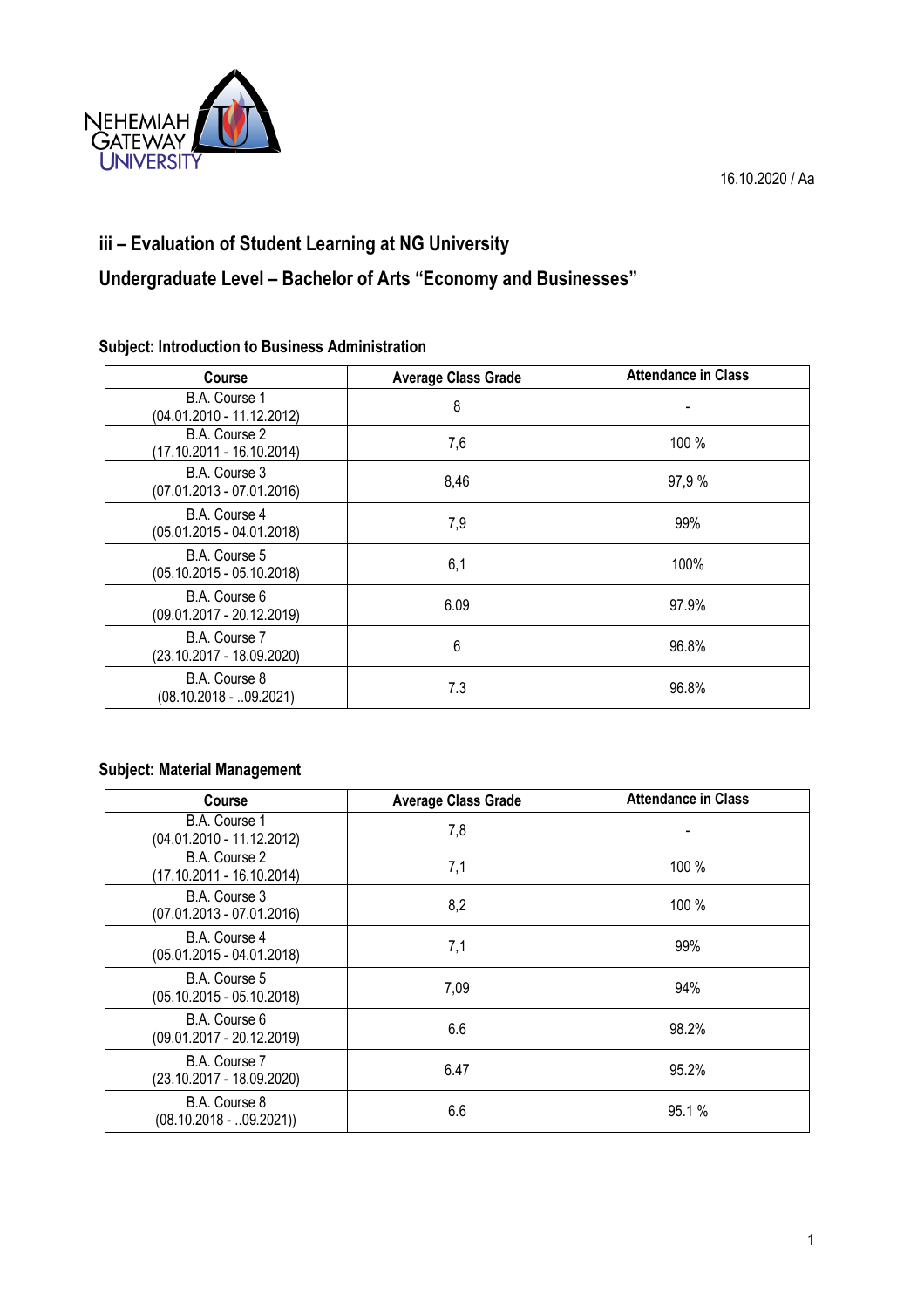# **Subject: Intercultural Communication**

| Course                                       | <b>Average Class Grade</b> | <b>Attendance in Class</b> |
|----------------------------------------------|----------------------------|----------------------------|
| B.A. Course 1<br>(04.01.2010 - 11.12.2012)   | 6,9                        |                            |
| B.A. Course 2<br>(17.10.2011 - 16.10.2014)   | 6,7                        | 92,2 %                     |
| B.A. Course 3<br>$(07.01.2013 - 07.01.2016)$ | 7,2                        | 97,6 %                     |
| B.A. Course 4<br>$(05.01.2015 - 04.01.2018)$ | 6                          | ΝA                         |
| B.A. Course 5<br>$(05.10.2015 - 05.10.2018)$ | 8                          | 99%                        |
| B.A. Course 6<br>$(09.01.2017 - 20.12.2019)$ | 7.5                        | 96.5%                      |
| B.A. Course 7<br>(23.10.2017 - 18.09.2020)   | 7.2                        | 93.7%                      |
| B.A. Course 8<br>$(08.10.2018 - 0.09.2021)$  | 8.4                        | 98.6%                      |

### **Subject: Business English**

| <b>Course</b>                                | <b>Average Class Grade</b> | <b>Attendance in Class</b> |
|----------------------------------------------|----------------------------|----------------------------|
| B.A. Course 1<br>(04.01.2010 - 11.12.2012)   | Extra-curricular           |                            |
| B.A. Course 2<br>(17.10.2011 - 16.10.2014)   | 7,22                       | 91,5 %                     |
| B.A. Course 3<br>$(07.01.2013 - 07.01.2016)$ | 7,8                        | 98,5 %                     |
| B.A. Course 4<br>$(05.01.2015 - 04.01.2018)$ | 7.3                        | 100 %                      |
| B.A. Course 5<br>$(05.10.2015 - 05.10.2018)$ | 6,5                        | 100 %                      |
| B.A. Course 6<br>$(09.01.2017 - 20.12.2019)$ | 7.3                        | 100 %                      |
| B.A. Course 7<br>$(23.10.2017 - 18.09.2020)$ | 7.8                        | 81.25 %                    |
| B.A. Course 8<br>$(08.10.2018 - 0.09.2021)$  | 7.5                        | 96.25 %                    |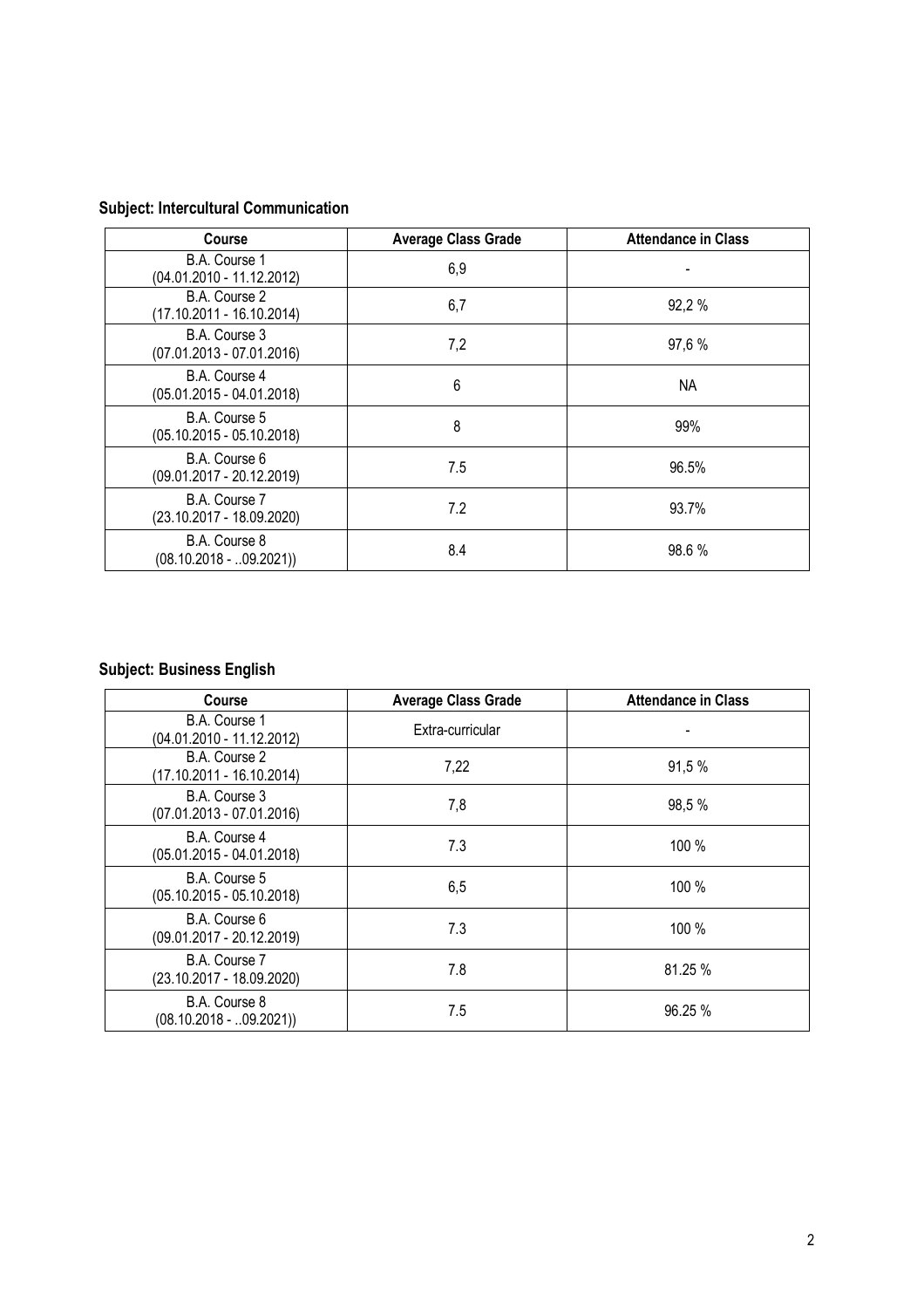# **Subject: Scientific Work**

| <b>Course</b>                                | <b>Average Class Grade</b> | <b>Attendance in Class</b> |
|----------------------------------------------|----------------------------|----------------------------|
| B.A. Course 1<br>(04.01.2010 - 11.12.2012)   | Extra-curricular           |                            |
| B.A. Course 2<br>(17.10.2011 - 16.10.2014)   | 9,57                       | 100 %                      |
| B.A. Course 3<br>$(07.01.2013 - 07.01.2016)$ | 8,2                        | 98,1%                      |
| B.A. Course 4<br>$(05.01.2015 - 04.01.2018)$ | 7.3                        | 100%                       |
| B.A. Course 5<br>$(05.10.2015 - 05.10.2018)$ | 8,3                        | 100%                       |
| B.A. Course 6<br>$(09.01.2017 - 20.12.2019)$ | 6.9                        | 99.4%                      |
| B.A. Course 7<br>(23.10.2017 - 18.09.2020)   | 9                          | 100%                       |
| B.A. Course 8<br>$(08.10.2018 - 0.09.2021)$  | 6.6                        | 96.2%                      |

# **Subject: Marketing I**

| <b>Course</b>                                | <b>Average Class Grade</b> | <b>Attendance in Class</b> |
|----------------------------------------------|----------------------------|----------------------------|
| B.A. Course 1<br>(04.01.2010 - 11.12.2012)   | 9,75                       | 96,9%                      |
| B.A. Course 2<br>(17.10.2011 - 16.10.2014)   | 8                          | 92,2 %                     |
| B.A. Course 3<br>$(07.01.2013 - 07.01.2016)$ | 8,5                        | 98 %                       |
| B.A. Course 4<br>$(05.01.2015 - 04.01.2018)$ | 7,85                       | 99%                        |
| B.A. Course 5<br>$(05.10.2015 - 05.10.2018)$ | 7.5                        | 100%                       |
| B.A. Course 6<br>$(09.01.2017 - 20.12.2019)$ | 6.9                        | 99.7%                      |
| B.A. Course 7<br>$(23.10.2017 - 18.09.2020)$ | 7.87                       | 100%                       |
| B.A. Course 8<br>$(08.10.2018 - 0.09.2021)$  | 8                          | 98.8%                      |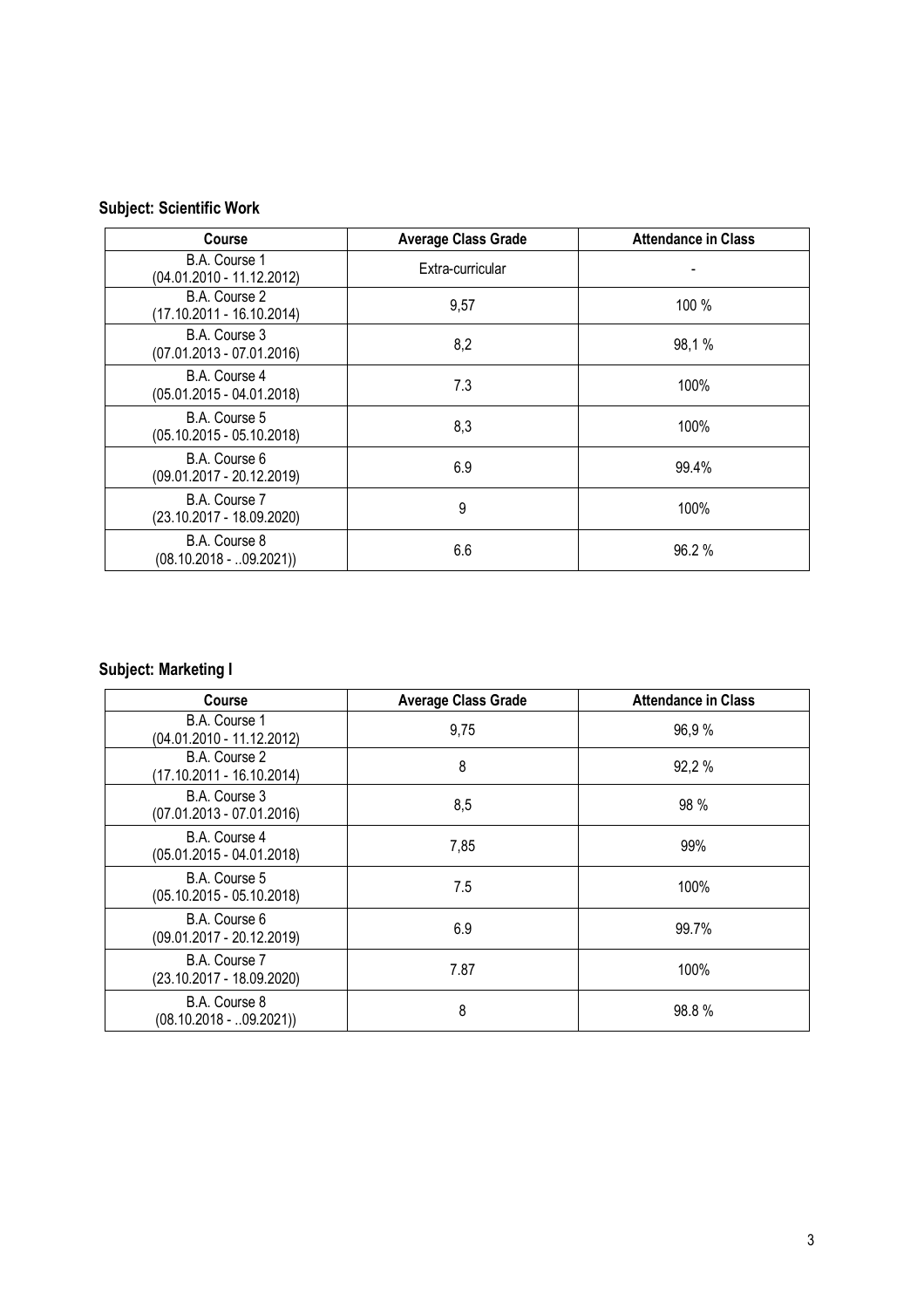### **Subject: Production Management**

| <b>Course</b>                                | <b>Average Class Grade</b> | <b>Attendance in Class</b> |
|----------------------------------------------|----------------------------|----------------------------|
| B.A. Course 1<br>$(04.01.2010 - 11.12.2012)$ | 7,6                        | 96,6 %                     |
| B.A. Course 2<br>(17.10.2011 - 16.10.2014)   | 7,5                        | 100 %                      |
| B.A. Course 3<br>$(07.01.2013 - 07.01.2016)$ | 7,75                       | 100 %                      |
| B.A. Course 4<br>$(05.01.2015 - 04.01.2018)$ | 7,7                        | 98%                        |
| B.A. Course 5<br>$(05.10.2015 - 05.10.2018)$ | N.A.                       | N.A.                       |

#### **Subject: Microeconomics**

| <b>Course</b>                                | <b>Average Class Grade</b> | <b>Attendance in Class</b> |
|----------------------------------------------|----------------------------|----------------------------|
| B.A. Course 1<br>(04.01.2010 - 11.12.2012)   | 8                          | 97,2 %                     |
| B.A. Course 2<br>(17.10.2011 - 16.10.2014)   | 6,3                        | 100 %                      |
| B.A. Course 3<br>$(07.01.2013 - 07.01.2016)$ | 6,67                       | 98,1%                      |
| B.A. Course 4<br>$(05.01.2015 - 04.01.2018)$ | 6,5                        | 96 %                       |
| B.A. Course 5<br>$(05.10.2015 - 05.10.2018)$ | 7.4                        | 98.2%                      |
| B.A. Course 6<br>(09.01.2017 - 20.12.2019)   | 7.5                        | 96.5%                      |
| B.A. Course 7<br>(23.10.2017 - 18.09.2020)   | 7.33                       | N.A.                       |
| B.A. Course 8<br>$(08.10.2018 - .09.2021))$  | 7.75                       | 92.9%                      |

## **Subject: Contract Law**

| Course                                      | <b>Average Class Grade</b> | <b>Attendance in Class</b> |
|---------------------------------------------|----------------------------|----------------------------|
| B.A. Course 1<br>(04.01.2010 - 11.12.2012)  | 6,6                        | 87,5 %                     |
| B.A. Course 2<br>(17.10.2011 - 16.10.2014)  | 7,7                        | 100 %                      |
| B.A. Course 3<br>(07.01.2013 - 07.01.2016)  | 7,9                        | 99,1%                      |
| B.A. Course 4<br>(05.01.2015 - 04.01.2018)  | 7,6                        | 99.2 %                     |
| B.A. Course 5<br>(05.10.2015 - 05.10.2018)  | 7,9                        | 100 %                      |
| B.A. Course 6<br>(09.01.2017 - 20.12.2019)  | 7.9                        | 95.8%                      |
| B.A. Course 7<br>(23.10.2017 - 18.09.2020)  | 7.8                        | N.A.                       |
| B.A. Course 8<br>$(08.10.2018 - .09.2021))$ | 8.1                        | 97.2%                      |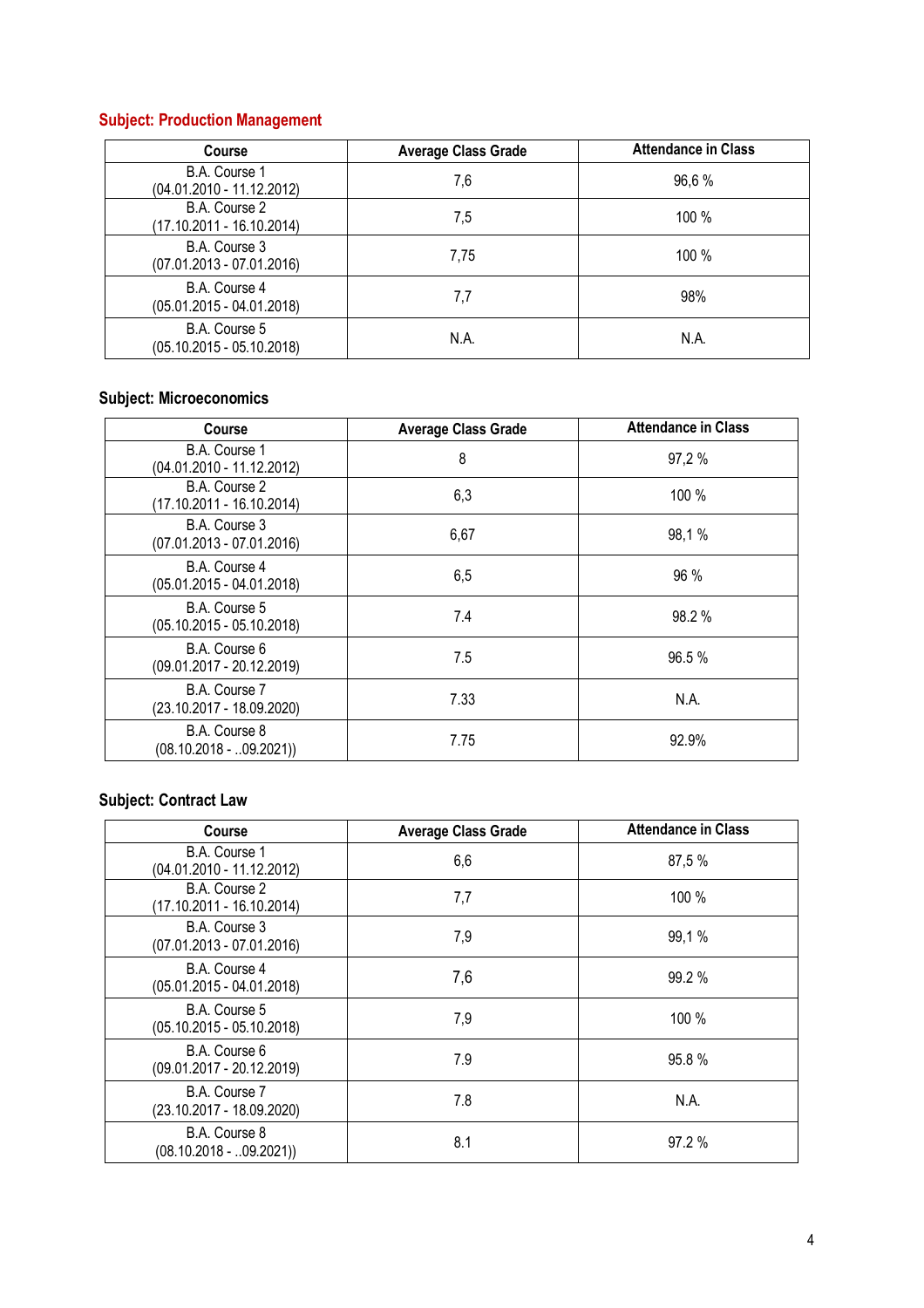# **Subject: Mathematics and Statistics**

| <b>Course</b>                                | <b>Average Class Grade</b> | <b>Attendance in Class</b> |
|----------------------------------------------|----------------------------|----------------------------|
| B.A. Course 1<br>(04.01.2010 - 11.12.2012)   | 6,5                        | 87,5 %                     |
| B.A. Course 2<br>(17.10.2011 - 16.10.2014)   | 7,1                        | 92,2 %                     |
| B.A. Course 3<br>$(07.01.2013 - 07.01.2016)$ | 7,6                        | 99,1%                      |
| B.A. Course 4<br>$(05.01.2015 - 04.01.2018)$ | 5,5                        | 96%                        |
| B.A. Course 5<br>$(05.10.2015 - 05.10.2018)$ | 6,09                       | 99%                        |
| B.A. Course 6<br>$(09.01.2017 - 20.12.2019)$ | 6.9                        | 100%                       |
| B.A. Course 7<br>(23.10.2017 - 18.09.2020)   | 9.33                       | 97.9%                      |
| B.A. Course 8<br>$(08.10.2018 - 0.09.2021)$  | 8                          | 91.6%                      |

# **Subject: Basics of Information Technology**

| <b>Course</b>                                | <b>Average Class Grade</b> | <b>Attendance in Class</b> |
|----------------------------------------------|----------------------------|----------------------------|
| B.A. Course 1<br>(04.01.2010 - 11.12.2012)   | 7,1                        | 95,8%                      |
| B.A. Course 2<br>(17.10.2011 - 16.10.2014)   | 7,2                        | 100 %                      |
| B.A. Course 3<br>$(07.01.2013 - 07.01.2016)$ | 8,3                        | 99,5 %                     |
| B.A. Course 4<br>$(05.01.2015 - 04.01.2018)$ | 8,95                       | 98%                        |
| B.A. Course 5<br>$(05.10.2015 - 05.10.2018)$ | 8,09                       | 100%                       |
| B.A. Course 6<br>$(09.01.2017 - 20.12.2019)$ | 8.1                        | 98%                        |
| B.A. Course 7<br>(23.10.2017 - 18.09.2020)   | 8.6                        | 87.5%                      |
| B.A. Course 8<br>$(08.10.2018 - 0.09.2021)$  | 8                          | 94.6%                      |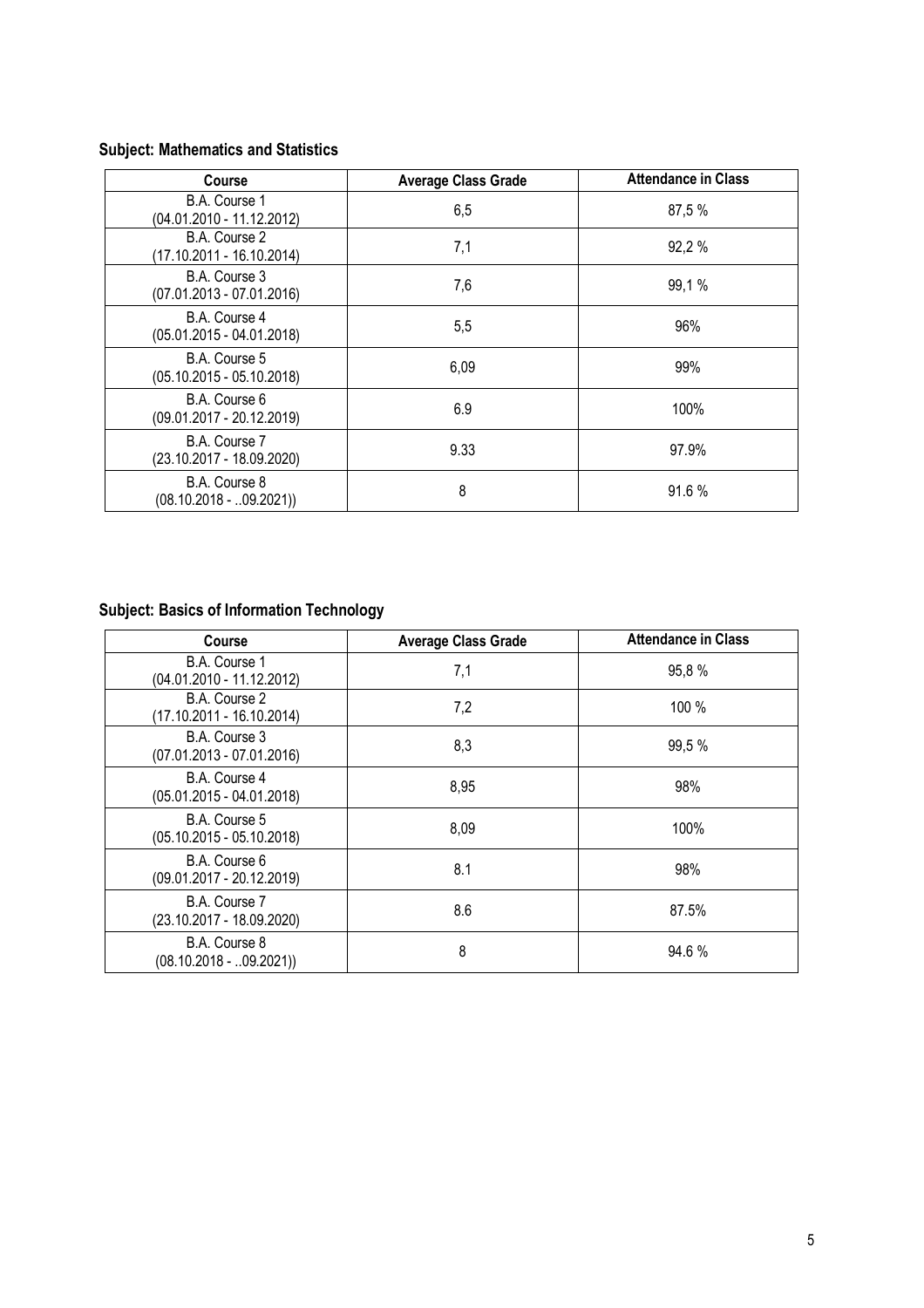# **Subject: Costing and Budgeting**

| Course                                       | <b>Average Class Grade</b> | <b>Attendance in Class</b> |
|----------------------------------------------|----------------------------|----------------------------|
| B.A. Course 1<br>(04.01.2010 - 11.12.2012)   | 7,1                        | 100 %                      |
| B.A. Course 2<br>(17.10.2011 - 16.10.2014)   | 7,1                        | 100 %                      |
| B.A. Course 3<br>$(07.01.2013 - 07.01.2016)$ | 7,2                        | 99,1%                      |
| B.A. Course 4<br>$(05.01.2015 - 04.01.2018)$ | 6,56                       | 99,6%                      |
| B.A. Course 5<br>$(05.10.2015 - 05.10.2018)$ | 6.1                        | 91.6%                      |
| B.A. Course 6<br>$(09.01.2017 - 20.12.2019)$ | 6.18                       | 99.1%                      |
| B.A. Course 7<br>(23.10.2017 - 18.09.2020    | 6.7                        | 99.1%                      |
| B.A. Course 8<br>$(08.10.2018 - 0.09.2021)$  | 7.8                        | 85.6%                      |

#### **Subject: Material and Production Management**

| <b>Course</b>                                | <b>Average Class Grade</b> | <b>Attendance in Class</b> |
|----------------------------------------------|----------------------------|----------------------------|
| B.A. Course 1<br>(04.01.2010 - 11.12.2012)   | 7,6                        | 97,2 %                     |
| B.A. Course 2<br>(17.10.2011 - 16.10.2014)   | 7,5                        | 100 %                      |
| B.A. Course 3<br>$(07.01.2013 - 07.01.2016)$ | 8,5                        | 100 %                      |
| B.A. Course 4<br>(05.01.2015 - 04.01.2018)   | 8,7                        | 98,7%                      |
| B.A. Course 5<br>$(05.10.2015 - 05.10.2018)$ | N.A.                       | N.A.                       |

#### **Subject: Macroeconomics**

| <b>Course</b>                                | <b>Average Class Grade</b> | <b>Attendance in Class</b> |
|----------------------------------------------|----------------------------|----------------------------|
| B.A. Course 1<br>$(04.01.2010 - 11.12.2012)$ | 8                          | 97,2 %                     |
| B.A. Course 2<br>(17.10.2011 - 16.10.2014)   | 7,8                        | 100 %                      |
| B.A. Course 3<br>(07.01.2013 - 07.01.2016)   | 7,1                        | 92,1 %                     |
| B.A. Course 4<br>(05.01.2015 - 04.01.2018)   | 8,6                        | 96,4%                      |
| B.A. Course 5<br>$(05.10.2015 - 05.10.2018)$ | 7.4                        | 99.7 %                     |
| B.A. Course 6<br>(09.01.2017 - 20.12.2019)   | 7.6                        | 98.1%                      |
| B.A. Course 7<br>(23.10.2017 - 18.09.2020)   | 7.4                        | 97.5%                      |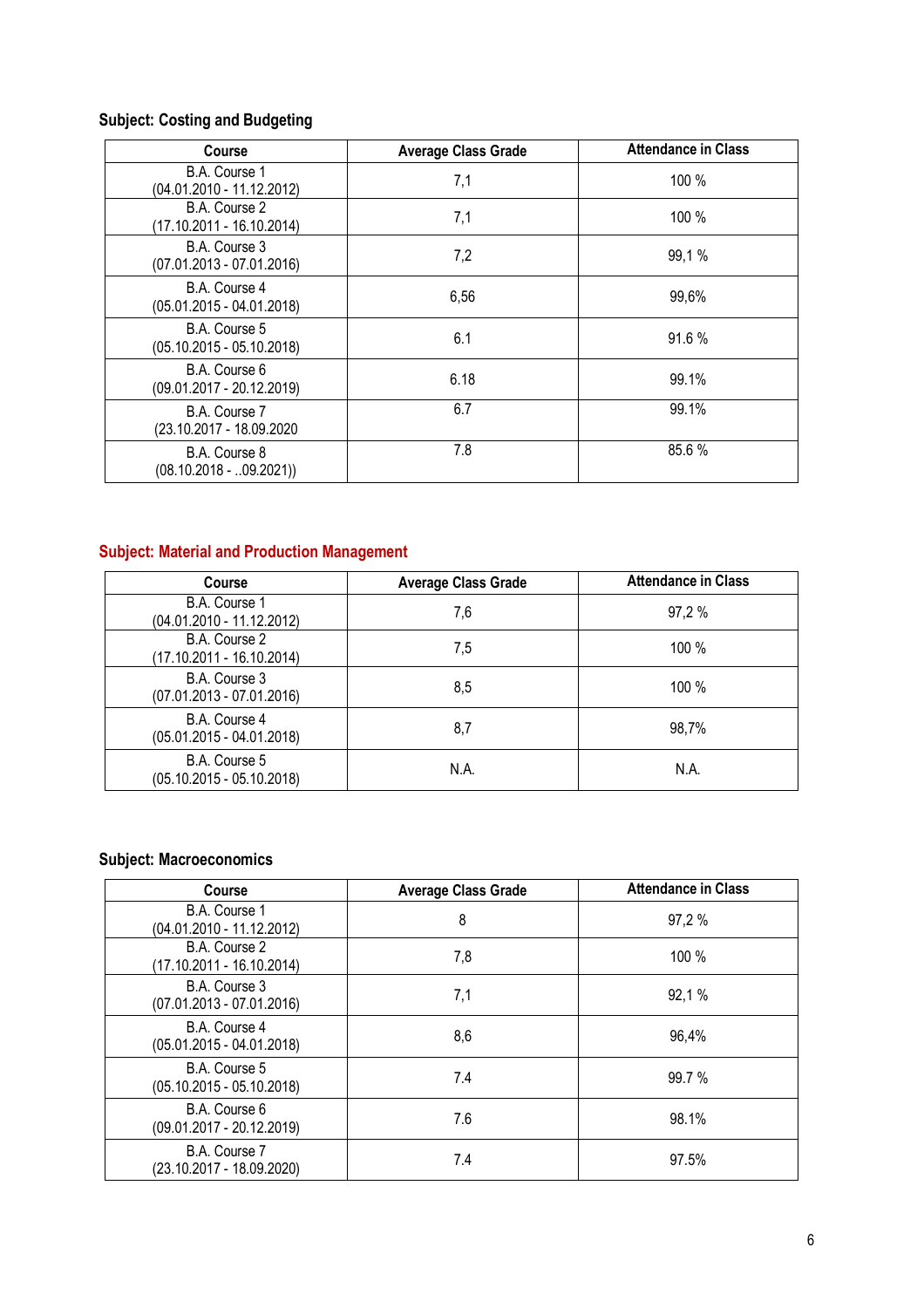# **Subject: Company and Labour Law**

| Course                                       | <b>Average Class Grade</b> | <b>Attendance in Class</b> |
|----------------------------------------------|----------------------------|----------------------------|
| B.A. Course 1<br>(04.01.2010 - 11.12.2012)   | 9                          | 95,2%                      |
| B.A. Course 2<br>(17.10.2011 - 16.10.2014)   | 7,7                        | 100 %                      |
| B.A. Course 3<br>$(07.01.2013 - 07.01.2016)$ | 7,5                        | 98,1%                      |
| B.A. Course 4<br>$(05.01.2015 - 04.01.2018)$ | 8                          | 99,3%                      |
| B.A. Course 5<br>$(05.10.2015 - 05.10.2018)$ | 6.9                        | 94.3 %                     |
| B.A. Course 6<br>$(09.01.2017 - 20.12.2019)$ | 8.0                        | 99.1                       |
| B.A. Course 7<br>$(23.10.2017 - 18.09.2020)$ | 8.33                       | 97.9%                      |
| B.A. Course 8<br>$(08.10.2018 - 0.09.2021)$  | 9                          | 93.7 %                     |

# **Subject: Industrial Accounting**

| <b>Course</b>                                | <b>Average Class Grade</b> | <b>Attendance in Class</b> |
|----------------------------------------------|----------------------------|----------------------------|
| B.A. Course 1<br>(04.01.2010 - 11.12.2012)   | 7,1                        | 100 %                      |
| B.A. Course 2<br>(17.10.2011 - 16.10.2014)   | 6,5                        | 100 %                      |
| B.A. Course 3<br>$(07.01.2013 - 07.01.2016)$ | 7,7                        | 99,1%                      |
| B.A. Course 4<br>$(05.01.2015 - 04.01.2018)$ | 7,4                        | 98,7%                      |
| B.A. Course 5<br>$(05.10.2015 - 05.10.2018)$ | 6,65                       | 95%                        |
| B.A. Course 6<br>$(09.01.2017 - 20.12.2019)$ | 6.88                       | 98.3%                      |
| B.A. Course 7<br>$(23.10.2017 - 18.09.2020)$ | 7.33                       | 96.8%                      |
| B.A. Course 8<br>$(08.10.2018 - .09.2021))$  | 7.4                        | 98.2%                      |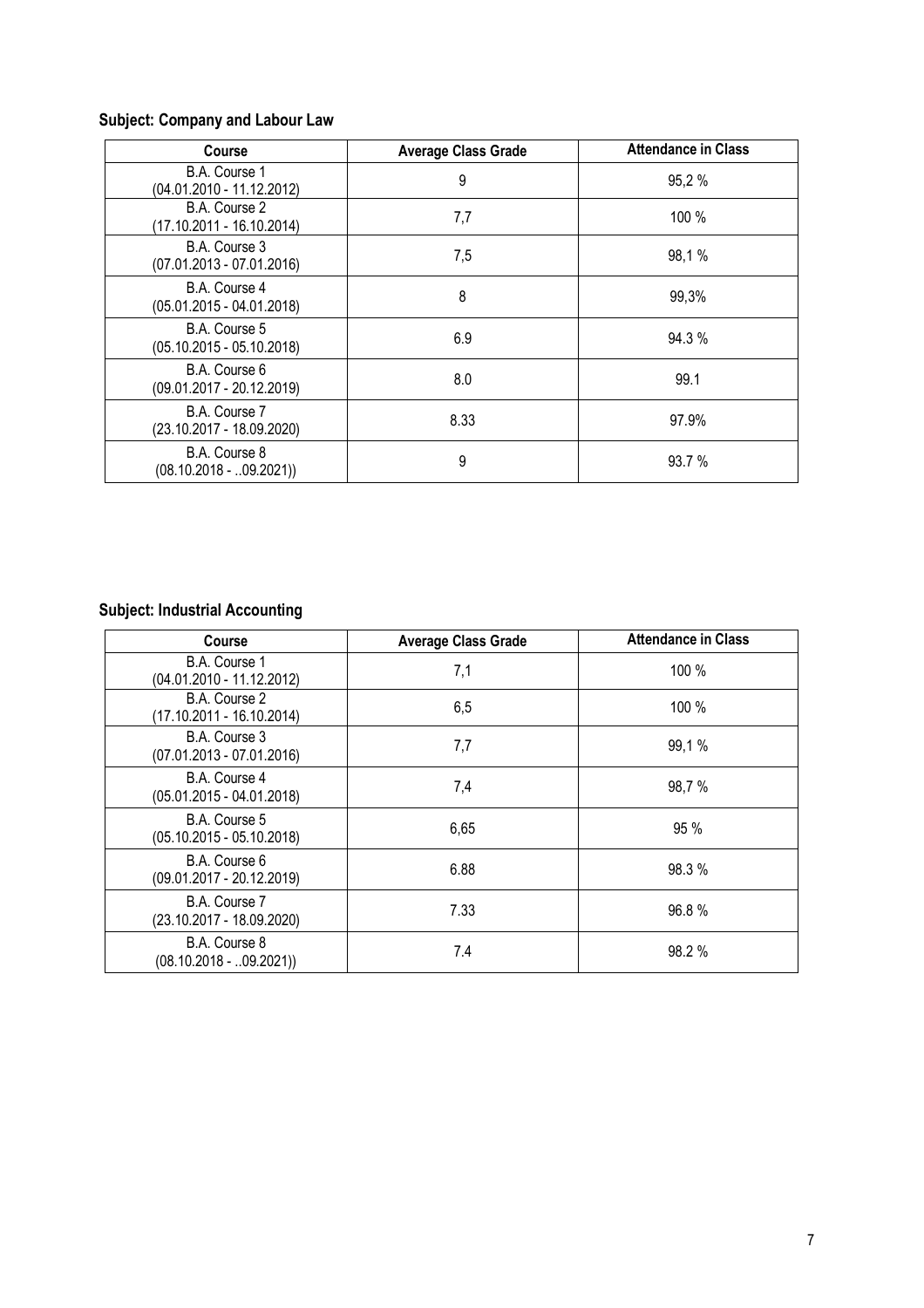# **Subject: Strategic Management I**

| <b>Course</b>                               | <b>Average Class Grade</b> | <b>Attendance in Class</b> |
|---------------------------------------------|----------------------------|----------------------------|
| B.A. Course 1<br>(04.01.2010 - 11.12.2012)  | 8                          | 100 %                      |
| B.A. Course 2<br>(17.10.2011 - 16.10.2014)  | 8                          | 100 %                      |
| B.A. Course 3<br>(07.01.2013 - 07.01.2016)  | 9,2                        | 94,4 %                     |
| B.A. Course 4<br>(05.01.2015 - 04.01.2018)  | 6,6                        | 99,3%                      |
| B.A. Course 5<br>(05.10.2015 - 05.10.2018)  | 8.5                        | 94.4 %                     |
| B.A. Course 6<br>(09.01.2017 - 20.12.2019)  | 6.71                       | 97.9%                      |
| B.A. Course 7<br>(23.10.2017 - 18.09.2020)  | 7.0                        | 93.7%                      |
| B.A. Course 8<br>$(08.10.2018 - 0.09.2021)$ | 8                          | 94.4 %                     |

# **Subject: Business Taxation**

| Course                                       | <b>Average Class Grade</b> | <b>Attendance in Class</b> |
|----------------------------------------------|----------------------------|----------------------------|
| B.A. Course 1<br>(04.01.2010 - 11.12.2012)   | 8,7                        | $100\%$                    |
| B.A. Course 2<br>(17.10.2011 - 16.10.2014)   | 7,4                        | 98,4 %                     |
| B.A. Course 3<br>$(07.01.2013 - 07.01.2016)$ | 7,1                        | 97,9 %                     |
| B.A. Course 4<br>$(05.01.2015 - 04.01.2018)$ | 6,3                        | 97,8%                      |
| B.A. Course 5<br>$(05.10.2015 - 05.10.2018)$ | N.A.                       | N.A.                       |

### **Subject: Human Resources Management**

| <b>Course</b>                                | <b>Average Class Grade</b> | <b>Attendance in Class</b> |
|----------------------------------------------|----------------------------|----------------------------|
| B.A. Course 1<br>(04.01.2010 - 11.12.2012)   | 8,7                        | 100 %                      |
| B.A. Course 2<br>(17.10.2011 - 16.10.2014)   | 7,4                        | 100 %                      |
| B.A. Course 3<br>$(07.01.2013 - 07.01.2016)$ | 6,75                       | 81,5 %                     |
| B.A. Course 4<br>(05.01.2015 - 04.01.2018)   | 6,95                       | 98,8%                      |
| B.A. Course 5<br>(05.10.2015 - 05.10.2018)   | 5.7                        | 99.4 %                     |
| B.A. Course 6<br>(09.01.2017 - 20.12.2019)   | 6.33                       | 97%                        |
| B.A. Course 7<br>(23.10.2017 - 18.09.2020)   | 8.25                       | 92.9%                      |
| B.A. Course 8<br>$(08.10.2018 - .09.2021))$  | 8.6                        | 93.7 %                     |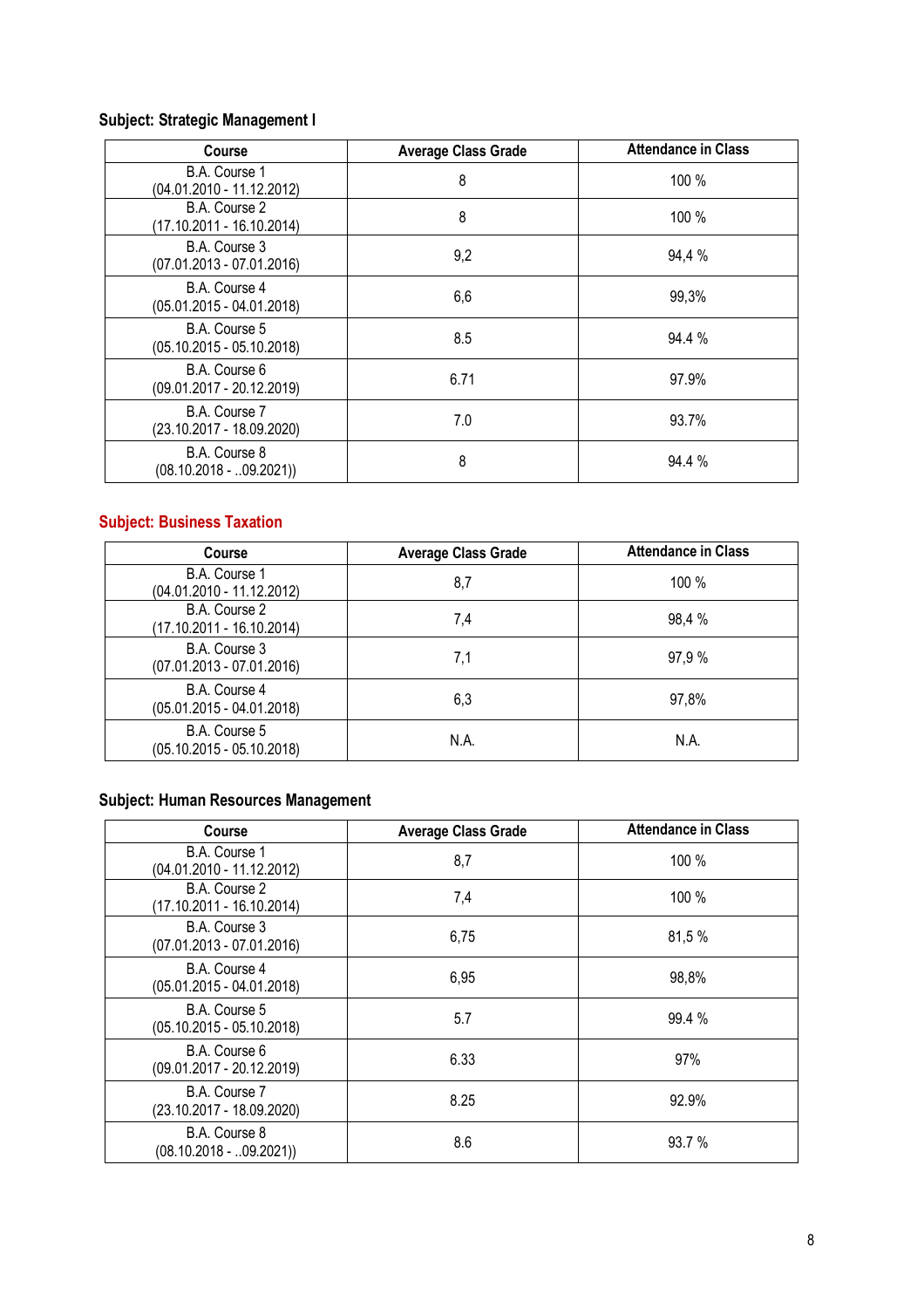### **Subject: Financial Accounting**

| Course                                       | <b>Average Class Grade</b> | <b>Attendance in Class</b> |
|----------------------------------------------|----------------------------|----------------------------|
| B.A. Course 1<br>(04.01.2010 - 11.12.2012)   | 8,4                        | 100 %                      |
| B.A. Course 2<br>(17.10.2011 - 16.10.2014)   | 6,3                        | 100 %                      |
| B.A. Course 3<br>$(07.01.2013 - 07.01.2016)$ | 6,8                        | 100 %                      |
| B.A. Course 4<br>$(05.01.2015 - 04.01.2018)$ | 5,9                        | 98,8%                      |
| B.A. Course 5<br>$(05.10.2015 - 05.10.2018)$ | 5.8                        | 99.6 %                     |
| B.A. Course 6<br>$(09.01.2017 - 20.12.2019)$ | 6.75                       | 92.2%                      |
| B.A. Course 7<br>(23.10.2017 - 18.09.2020)   | 6.8                        | 98.75%                     |

# **Subject: Sales Management**

| <b>Course</b>                                | <b>Average Class Grade</b> | <b>Attendance in Class</b> |
|----------------------------------------------|----------------------------|----------------------------|
| B.A. Course 1<br>(04.01.2010 - 11.12.2012)   | 9,6                        | $100\%$                    |
| B.A. Course 2<br>(17.10.2011 - 16.10.2014)   | 7,7                        | 98,4 %                     |
| B.A. Course 3<br>$(07.01.2013 - 07.01.2016)$ | 7,7                        | 100 %                      |
| B.A. Course 4<br>$(05.01.2015 - 04.01.2018)$ | 7,7                        | 99%                        |
| B.A. Course 5<br>(05.10.2015 - 05.10.2018)   | N.A.                       | N.A.                       |

## **Subject: Marketing II**

| <b>Course</b>                               | <b>Average Class Grade</b> | <b>Attendance in Class</b> |
|---------------------------------------------|----------------------------|----------------------------|
| B.A. Course 1<br>(04.01.2010 - 11.12.2012)  | 9,1                        | 100 %                      |
| B.A. Course 2<br>(17.10.2011 - 16.10.2014)  | 7,7                        | 98,4 %                     |
| B.A. Course 3<br>(07.01.2013 - 07.01.2016)  | 8                          | 92,6 %                     |
| B.A. Course 4<br>(05.01.2015 - 04.01.2018)  | 7,1                        | 100%                       |
| B.A. Course 5<br>(05.10.2015 - 05.10.2018)  | 6.2                        | 99.3 %                     |
| B.A. Course 6<br>(09.01.2017 - 20.12.2019)  | 7                          | 94.9%                      |
| B.A. Course 7<br>(23.10.2017 - 18.09.2020)  | 7.28                       | 92.8%                      |
| B.A. Course 8<br>$(08.10.2018 - .09.2021))$ | 8.4                        | 84 %                       |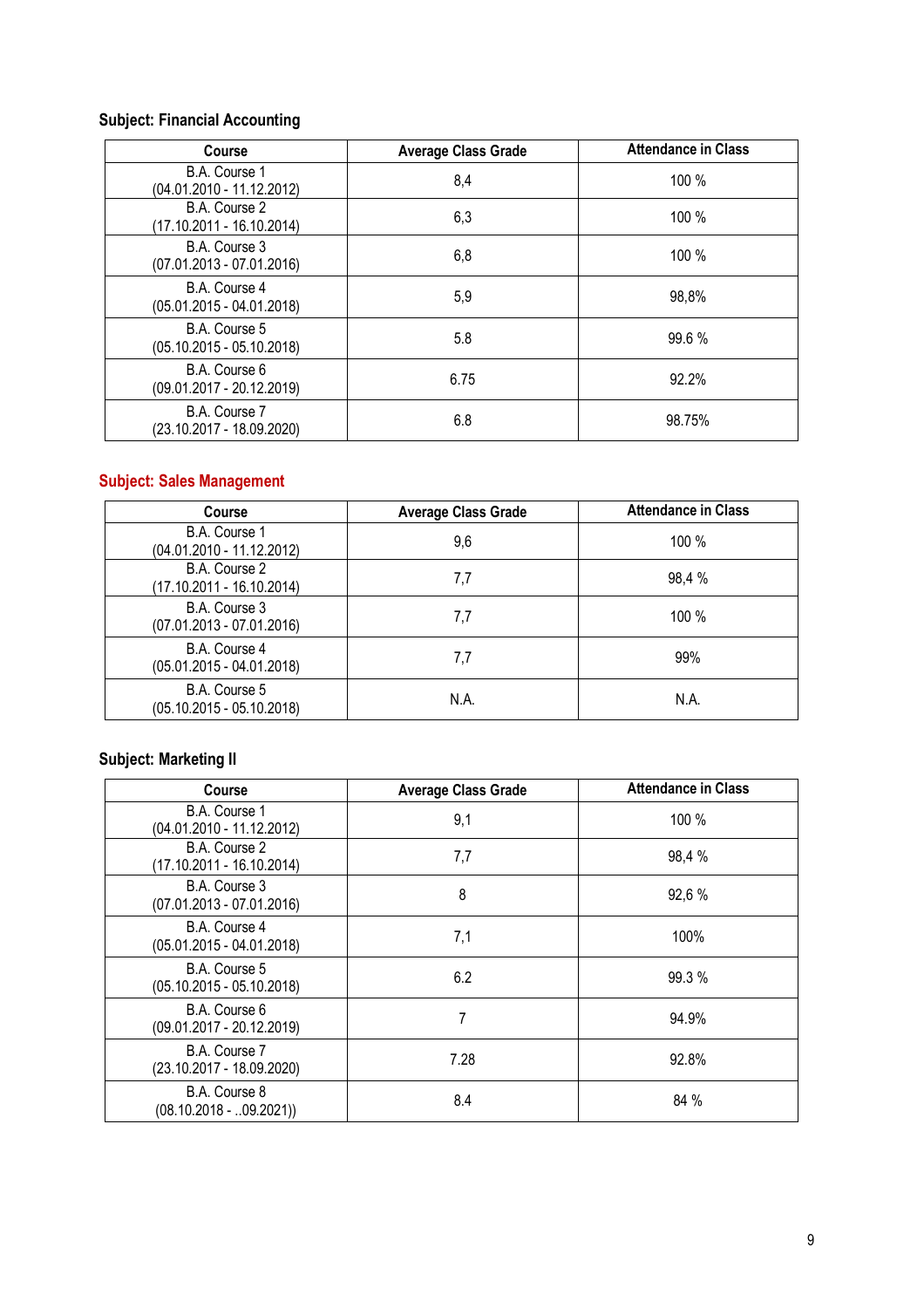# **Subject: Strategic Management II**

| <b>Course</b>                               | <b>Average Class Grade</b> | <b>Attendance in Class</b> |
|---------------------------------------------|----------------------------|----------------------------|
| B.A. Course 1<br>(04.01.2010 - 11.12.2012)  | 7,6                        | 100 %                      |
| B.A. Course 2<br>(17.10.2011 - 16.10.2014)  | 6,9                        | 100 %                      |
| B.A. Course 3<br>(07.01.2013 - 07.01.2016)  | 6,5                        | 99,1%                      |
| B.A. Course 4<br>(05.01.2015 - 04.01.2018)  | 7,1                        | 99,4%                      |
| B.A. Course 5<br>(05.10.2015 - 05.10.2018)  | 5.7                        | 98.6 %                     |
| B.A. Course 6<br>(09.01.2017 - 20.12.2019)  | 7.0                        | 98.4%                      |
| B.A. Course 7<br>(23.10.2017 - 18.09.2020)  | 7.0                        | 88.8%                      |
| B.A. Course 8<br>$(08.10.2018 - 0.09.2021)$ | 6.11                       | 84.7 %                     |

# **Subject: Leadership I**

| Course                                       | <b>Average Class Grade</b> | <b>Attendance in Class</b> |
|----------------------------------------------|----------------------------|----------------------------|
| B.A. Course 1<br>(04.01.2010 - 11.12.2012)   | 9                          |                            |
| B.A. Course 2<br>(17.10.2011 - 16.10.2014)   | 5,9                        | 96,8%                      |
| B.A. Course 3<br>$(07.01.2013 - 07.01.2016)$ | 8                          | 95,5 %                     |
| B.A. Course 4<br>$(05.01.2015 - 04.01.2018)$ | 7.3                        | 100 %                      |
| B.A. Course 5<br>$(05.10.2015 - 05.10.2018)$ | 8.6                        | 99.3%                      |
| B.A. Course 6<br>(09.01.2017 - 20.12.2019)   | 8.88                       | 96.8%                      |
| B.A. Course 7<br>(23.10.2017 - 18.09.2020)   | 8.8                        | 100%                       |

# **Subject: Economic Policy**

| Course                                       | <b>Average Class Grade</b> | <b>Attendance in Class</b> |
|----------------------------------------------|----------------------------|----------------------------|
| B.A. Course 1<br>(04.01.2010 - 11.12.2012)   | 8,3                        | 100 %                      |
| B.A. Course 2<br>(17.10.2011 - 16.10.2014)   | 8,1                        | 92,1 %                     |
| B.A. Course 3<br>$(07.01.2013 - 07.01.2016)$ | 7,9                        | 97,7%                      |
| B.A. Course 4<br>$(05.01.2015 - 04.01.2018)$ | 7.5                        | 95 %                       |
| B.A. Course 5<br>$(05.10.2015 - 05.10.2018)$ | 8.2                        | 98.8%                      |
| B.A. Course 6<br>$(09.01.2017 - 20.12.2019)$ | 7.66                       | 93.4%                      |
| B.A. Course 7<br>(23.10.2017 - 18.09.2020)   | 8.57                       | 90.1%                      |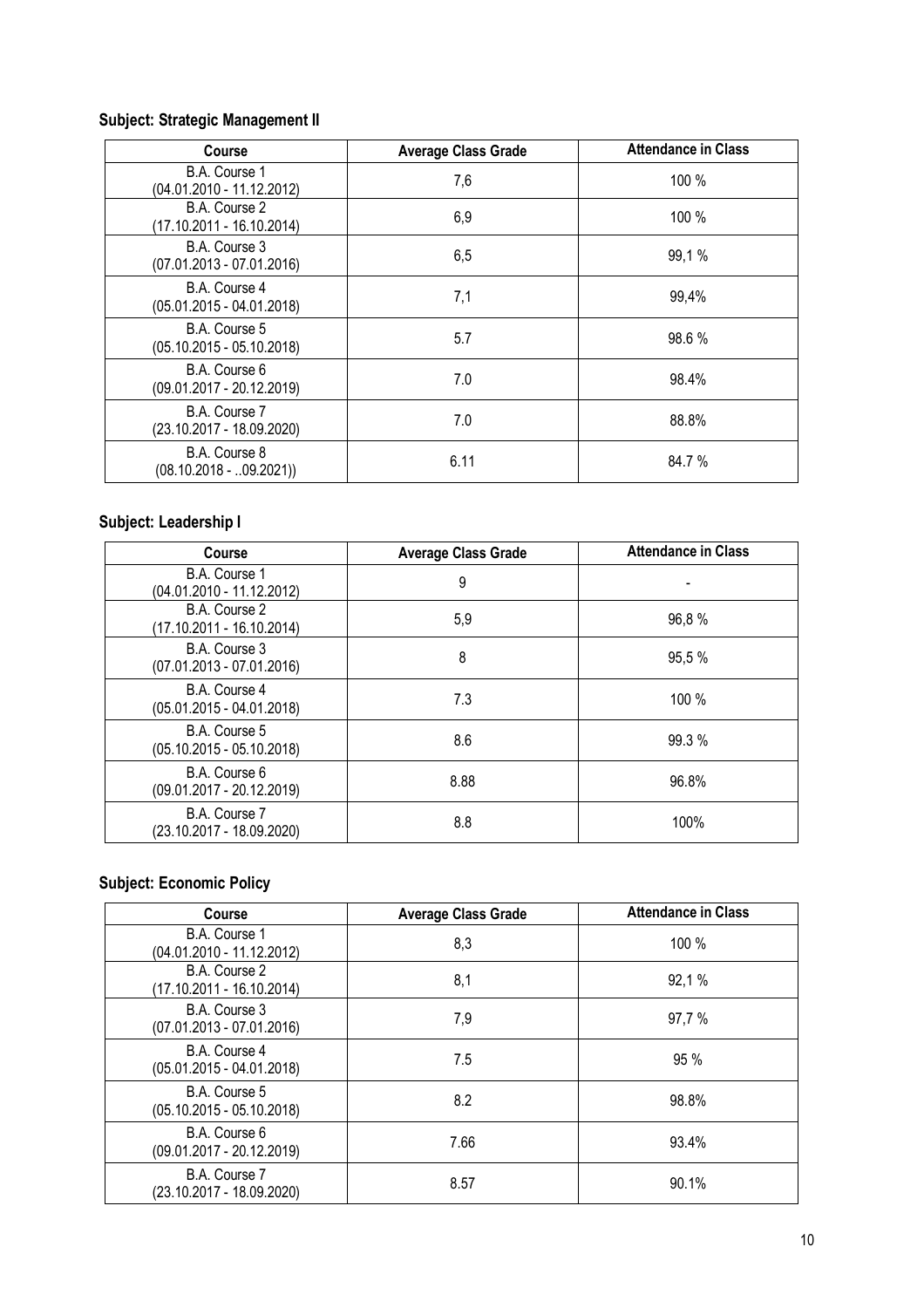### **Subject: Strategic Management III**

| <b>Course</b>                                | <b>Average Class Grade</b> | <b>Attendance in Class</b> |
|----------------------------------------------|----------------------------|----------------------------|
| B.A. Course 1<br>(04.01.2010 - 11.12.2012)   |                            | 100 %                      |
| B.A. Course 2<br>(17.10.2011 - 16.10.2014)   | 6,9                        | 100 %                      |
| B.A. Course 3<br>$(07.01.2013 - 07.01.2016)$ | 7,4                        | 96.6%                      |
| B.A. Course 4<br>$(05.01.2015 - 04.01.2018)$ | 7.9                        | 98.3 %                     |
| B.A. Course 5<br>$(05.10.2015 - 05.10.2018)$ | 7.4                        | 93.7 %                     |
| B.A. Course 6<br>$(09.01.2017 - 20.12.2019)$ | 7.6                        | 96.5%                      |
| B.A. Course 7<br>(23.10.2017 - 18.09.2020)   | 6.14                       | NA.                        |

### **Subject: Material Management II**

| Course                                       | <b>Average Class Grade</b> | <b>Attendance in Class</b> |
|----------------------------------------------|----------------------------|----------------------------|
| B.A. Course 4<br>$(05.01.2015 - 04.01.2018)$ | 8.7                        | 98.6 %                     |
| B.A. Course 5<br>$(05.10.2015 - 05.10.2018)$ | 6.5                        | 98.5 %                     |
| B.A. Course 6<br>$(09.01.2017 - 20.12.2019)$ | 7.83                       | 95.1%                      |
| B.A. Course 7<br>(23.10.2017 - 18.09.2020)   | 8.3                        | 91.25%                     |
| B.A. Course 8<br>$(08.10.2018 - 0.09.2021)$  | 7.9                        | 95.8%                      |

#### **Subject: Marketing III**

| <b>Course</b>                                | <b>Average Class Grade</b> | <b>Attendance in Class</b> |
|----------------------------------------------|----------------------------|----------------------------|
| B.A. Course 4<br>$(05.01.2015 - 04.01.2018)$ | 6.5                        | 99.5 %                     |
| B.A. Course 5<br>$(05.10.2015 - 05.10.2018)$ | 6.8                        | 100 %                      |
| B.A. Course 6<br>$(09.01.2017 - 20.12.2019)$ | 7.44                       | 98.6%                      |
| B.A. Course 7<br>(23.10.2017 - 18.09.2020)   | 7.2                        | 97.5%                      |

### **Subject: Management Accounting**

| <b>Course</b>                                 | <b>Average Class Grade</b> | <b>Attendance in Class</b> |
|-----------------------------------------------|----------------------------|----------------------------|
| B.A. Course 4<br>$(05.01.2015 - 04.01.2018))$ | 8.5                        | 99.1 %                     |
| B.A. Course 5<br>$(05.10.2015 - 05.10.2018)$  |                            | 98.5 %                     |
| B.A. Course 6<br>$(09.01.2017 - 20.12.2019)$  | 6.72                       | 94.1%                      |
| B.A. Course 7<br>(23.10.2017 - 18.09.2020)    | 7.5                        | 96.8%                      |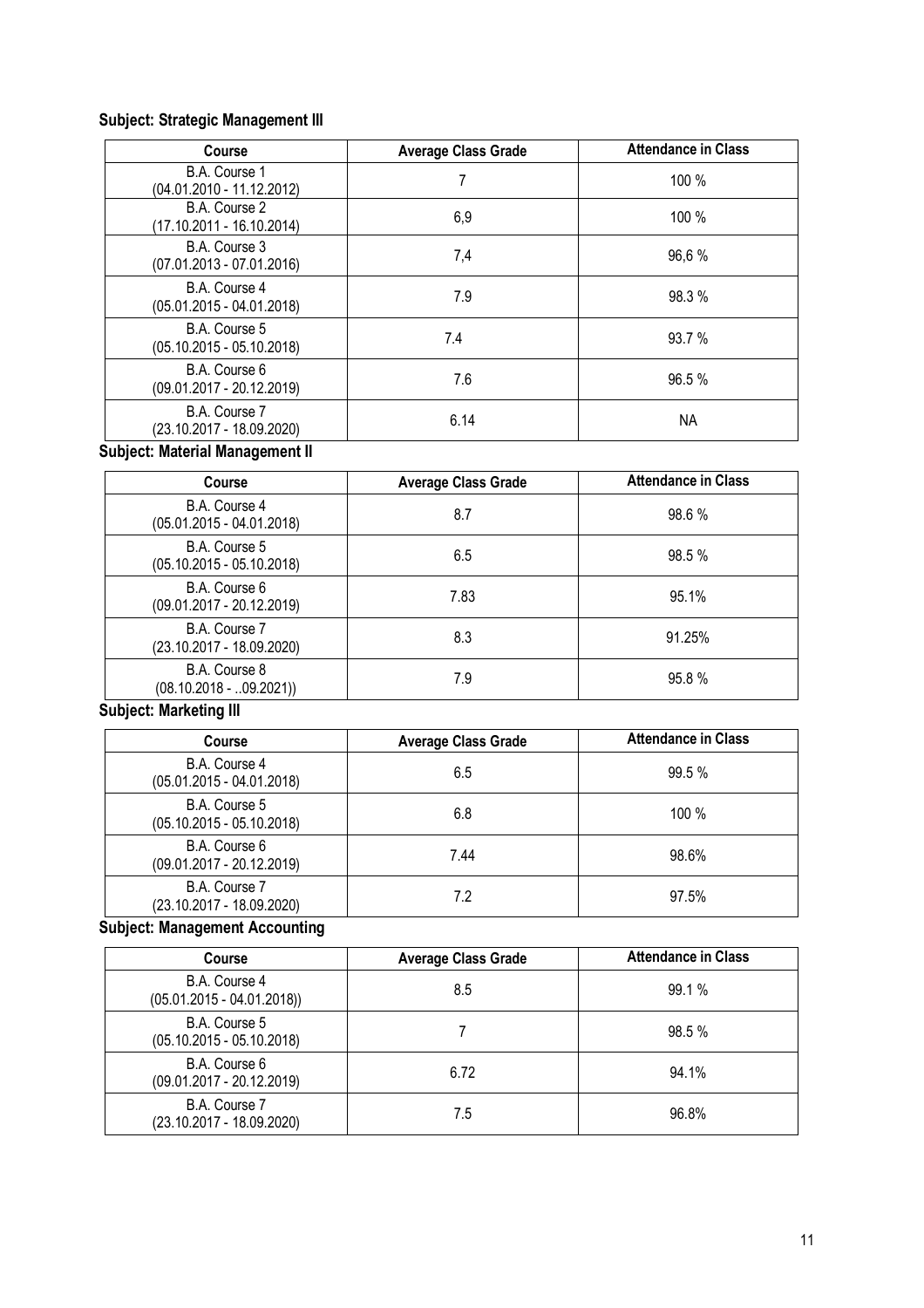# **Subject: Corporate Finanace**

| Course                                       | <b>Average Class Grade</b> | <b>Attendance in Class</b> |
|----------------------------------------------|----------------------------|----------------------------|
| B.A. Course 4<br>$(05.01.2015 - 04.01.2018)$ | 7.5                        | 93.3%                      |
| B.A. Course 5<br>$(05.10.2015 - 05.10.2018)$ | 7.4                        | 98.7%                      |
| B.A. Course 6<br>$(09.01.2017 - 20.12.2019)$ | 7.5                        | 96.5%                      |
| B.A. Course 7<br>(23.10.2017 - 18.09.2020)   | 6.0                        | 95%                        |

# **Subject: Entrepreneurship I**

| <b>Course</b>                                | <b>Average Class Grade</b> | <b>Attendance in Class</b> |
|----------------------------------------------|----------------------------|----------------------------|
| B.A. Course 4<br>$(05.01.2015 - 04.01.2018)$ | 8.6                        | 99.1%                      |
| B.A. Course 5<br>$(05.10.2015 - 05.10.2018)$ | 7.4                        | 94.4 %                     |
| B.A. Course 6<br>$(09.01.2017 - 20.12.2019)$ | 8.10                       | 99%                        |
| B.A. Course 7<br>(23.10.2017 - 18.09.2020)   | 8.8                        | 97.5%                      |

# **Subject: Entrepreneurship II**

| <b>Course</b>                                | <b>Average Class Grade</b> | <b>Attendance in Class</b> |
|----------------------------------------------|----------------------------|----------------------------|
| B.A. Course 4<br>$(05.01.2015 - 04.01.2018)$ | 7.4                        | 99.1 %                     |
| B.A. Course 5<br>$(05.10.2015 - 05.10.2018)$ | 7.7                        | 99.3 %                     |
| B.A. Course 6<br>$(09.01.2017 - 20.12.2019)$ | 7.94                       | 96.5                       |
| B.A. Course 7<br>(23.10.2017 - 18.09.2020)   | 8.8                        | 100%                       |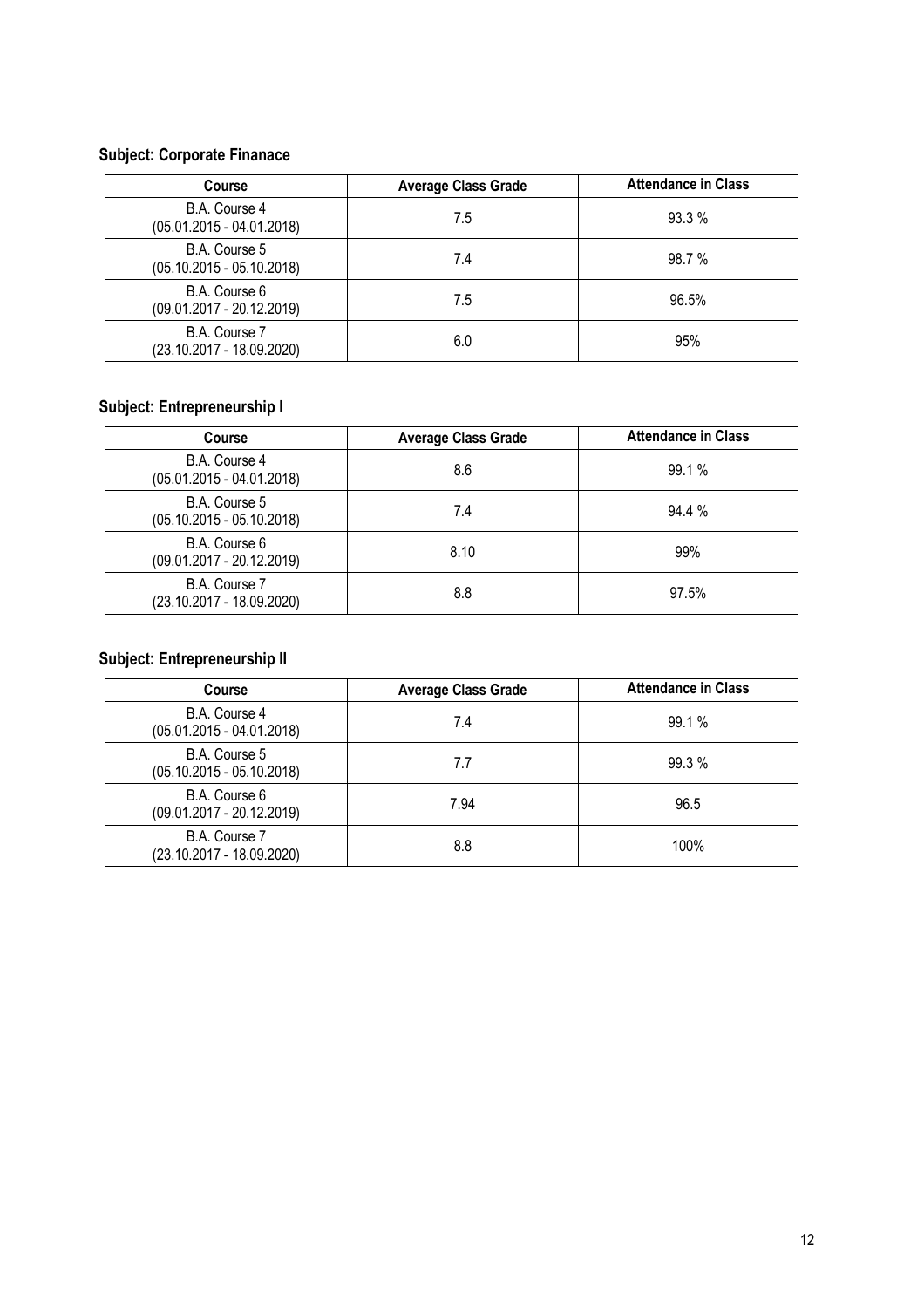# **iii – Evaluation of Student Learning at NG University**

# **Graduate Level – Master of Science "Leadership and Assessment in Education"**

| <b>Course</b>                                | <b>Average Class Grade</b> | <b>Attendance in Class</b> |
|----------------------------------------------|----------------------------|----------------------------|
| MSc. Course 1<br>(15.06.2012 - 30.08.2014)   | 9,94                       | 96.6%                      |
| MSc. Course 2<br>$(01.04.2015 - 31.03.2017)$ | 8,33                       | 96 %                       |
| MSc. Course 3<br>$(17.11.2017 - 20.11.2019)$ | 7.4                        | 95.2%                      |
| MSc. Course 4<br>(05.11.2018 - .11.2020)     |                            | 95.2%                      |

#### **Subject: Introduction to Educational Leadership / Introduction to Leadership**

#### **Subject: Research Methods**

| Course                                       | <b>Average Class Grade</b> | <b>Attendance in Class</b> |
|----------------------------------------------|----------------------------|----------------------------|
| MSc. Course 1<br>(15.06.2012 - 30.08.2014)   | 9.4                        | $99\%$                     |
| MSc. Course 2<br>$(01.04.2015 - 31.03.2017)$ | 8.7                        | 98%                        |
| MSc. Course 3<br>$(17.11.2017 - 20.11.2019)$ | 5.4                        | 94.6%                      |
| MSc. Course 4<br>$(05.11.2018 - .11.2020)$   | 6.3                        | 85.2%                      |

#### **Subject: Leadership Competence and Structure / Governance and Organizational Development**

| Course                                       | <b>Average Class Grade</b> | <b>Attendance in Class</b> |
|----------------------------------------------|----------------------------|----------------------------|
| MSc. Course 1<br>(15.06.2012 - 30.08.2014)   | 9.5                        | 97.1%                      |
| MSc. Course 2<br>$(01.04.2015 - 31.03.2017)$ | N.A.                       | N.A.                       |
| MSc. Course 3<br>$(17.11.2017 - 20.11.2019)$ | 7.7                        | 96.4%                      |
| MSc. Course 4<br>$(05.11.2018 - .11.2020)$   |                            |                            |

#### **Subject: Critical Thinking**

| <b>Course</b>                                | <b>Average Class Grade</b> | <b>Attendance in Class</b> |
|----------------------------------------------|----------------------------|----------------------------|
| MSc. Course 1<br>(15.06.2012 - 30.08.2014)   | 9,2                        | 99.2%                      |
| MSc. Course 2<br>$(01.04.2015 - 31.03.2017)$ | 9.4                        | 100%                       |
| MSc. Course 3<br>$(17.11.2017 - 20.11.2019)$ | 10                         | 97.6%                      |
| MSc. Course 4<br>$(05.11.2018 - .11.2020)$   | 9.6                        | 90.6%                      |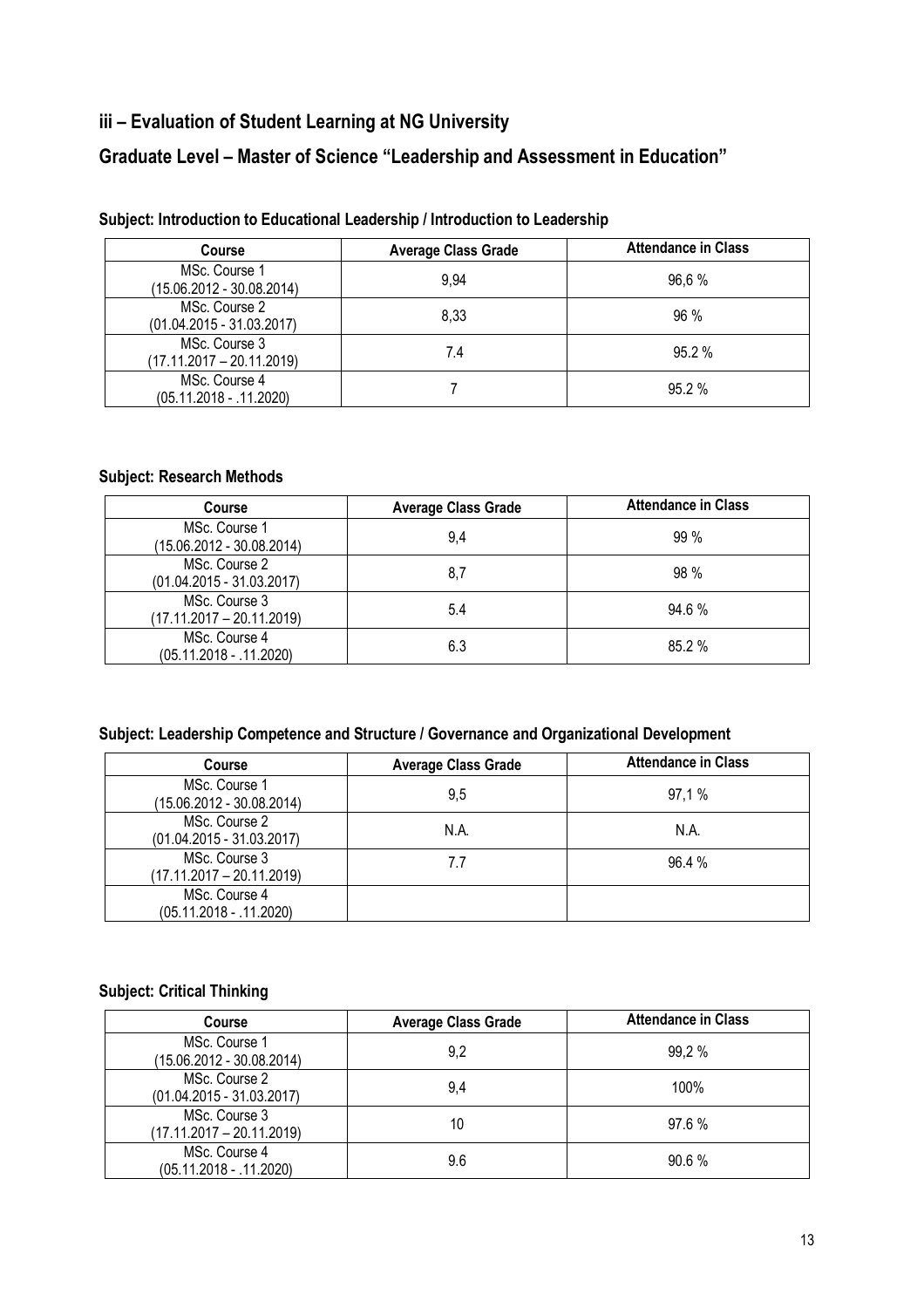#### **Subject: Managing Educational Change / Change Management**

| <b>Course</b>                                | <b>Average Class Grade</b> | <b>Attendance in Class</b> |
|----------------------------------------------|----------------------------|----------------------------|
| MSc. Course 1<br>(15.06.2012 - 30.08.2014)   | 9,5                        | $100\%$                    |
| MSc. Course 2<br>$(01.04.2015 - 31.03.2017)$ | 8.55                       | 98%                        |
| MSc. Course 3<br>$(17.11.2017 - 20.11.2019)$ |                            | 72.2 %                     |
| MSc. Course 4<br>$(05.11.2018 - .11.2020)$   |                            |                            |

### **Subject: Educational Psychology**

| <b>Course</b>                                | <b>Average Class Grade</b> | <b>Attendance in Class</b> |
|----------------------------------------------|----------------------------|----------------------------|
| MSc. Course 1<br>(15.06.2012 - 30.08.2014)   | 8,1                        | 92.6%                      |
| MSc. Course 2<br>$(01.04.2015 - 31.03.2017)$ | 8.58                       | 97,6%                      |
| MSc. Course 3<br>$(17.11.2017 - 20.11.2019)$ | 8.5                        | $100\%$                    |
| MSc. Course 4<br>$(05.11.2018 - .11.2020)$   |                            |                            |

### **Subject: Professional Ethics**

| <b>Course</b>                                | <b>Average Class Grade</b> | <b>Attendance in Class</b> |
|----------------------------------------------|----------------------------|----------------------------|
| MSc. Course 1<br>$(15.06.2012 - 30.08.2014)$ | 7,2                        | $99\%$                     |
| MSc. Course 2<br>$(01.04.2015 - 31.03.2017)$ | 8.58                       | 91%                        |
| MSc. Course 3<br>$(17.11.2017 - 20.11.2019)$ | 7.7                        | 94.5%                      |
| MSc. Course 4<br>$(05.11.2018 - .11.2020)$   | 5.6                        | 80%                        |

### **Subject: Intercultural Communication and Conflict Resolution**

| <b>Course</b>                                | <b>Average Class Grade</b> | <b>Attendance in Class</b> |
|----------------------------------------------|----------------------------|----------------------------|
| MSc. Course 1<br>(15.06.2012 - 30.08.2014)   |                            | 93,7 %                     |
| MSc. Course 2<br>$(01.04.2015 - 31.03.2017)$ | 9.6                        | 94,48%                     |
| MSc. Course 3<br>$(17.11.2017 - 20.11.2019)$ | 7.7                        | 92.1%                      |
| MSc. Course 4<br>$(05.11.2018 - .11.2020)$   | 10                         |                            |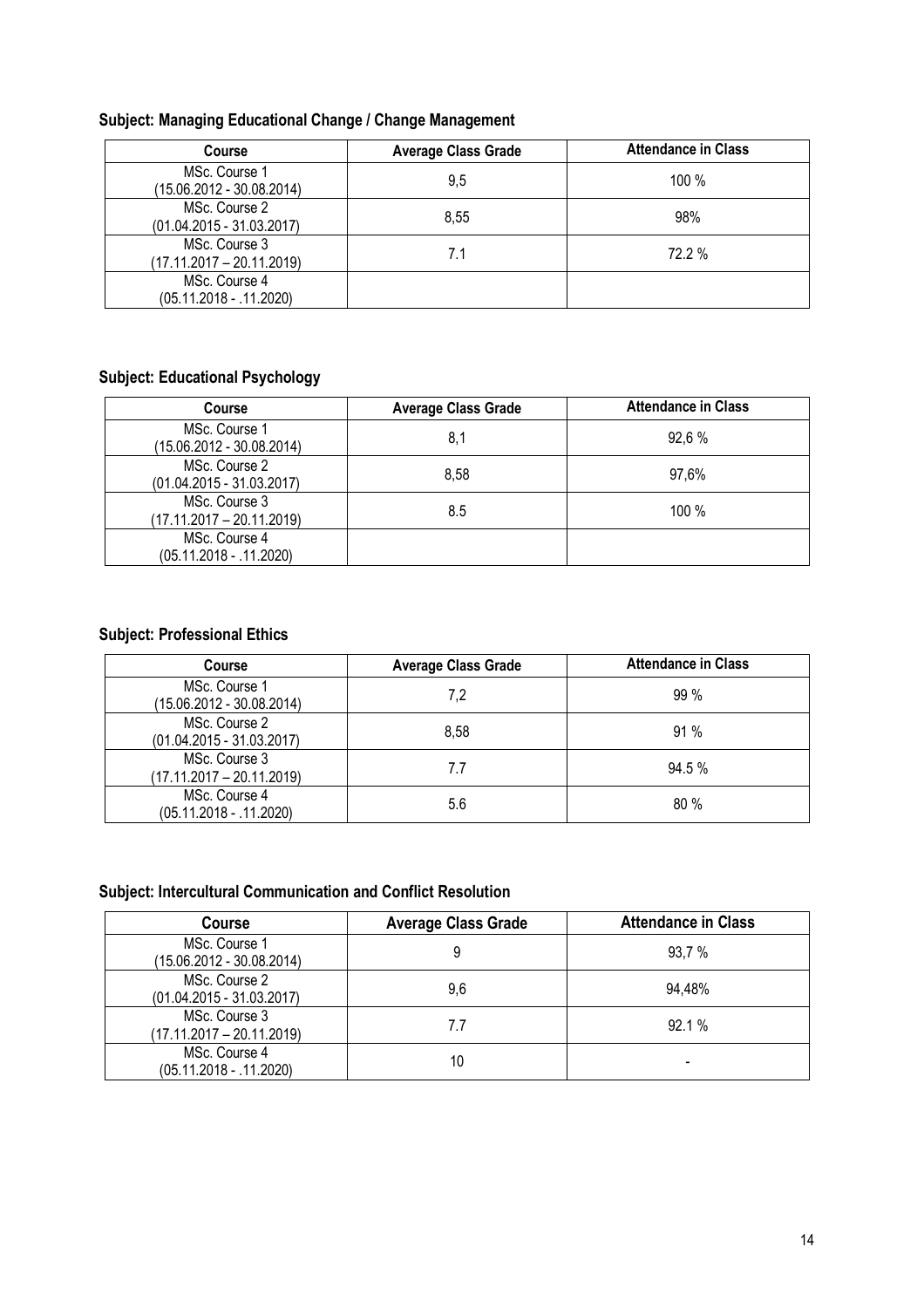#### **Subject: Human Resource Management**

| <b>Course</b>                                | <b>Average Class Grade</b> | <b>Attendance in Class</b> |
|----------------------------------------------|----------------------------|----------------------------|
| MSc. Course 1<br>$(15.06.2012 - 30.08.2014)$ | 7,9                        | 99,5 %                     |
| MSc. Course 2<br>$(01.04.2015 - 31.03.2017)$ | 7,18                       | 98,3%                      |
| MSc. Course 3<br>$(17.11.2017 - 20.11.2019)$ | 6.6                        | 96.1%                      |
| MSc. Course 4<br>$(05.11.2018 - .11.2020)$   | 7.5                        |                            |

### **Subject: Academic Writing & Rhetoric**

| <b>Course</b>                                | <b>Average Class Grade</b> | <b>Attendance in Class</b> |
|----------------------------------------------|----------------------------|----------------------------|
| MSc. Course 1<br>(15.06.2012 - 30.08.2014)   | 9,4                        | 95,8%                      |
| MSc. Course 2<br>$(01.04.2015 - 31.03.2017)$ | N.A.                       | N.A.                       |
| MSc. Course 3<br>$(17.11.2017 - 20.11.2019)$ | 8.4                        | 96.4%                      |
| MSc. Course 4<br>$(05.11.2018 - .11.2020)$   | 8.4                        | 93.7 %                     |

### **Subject: Strategic Management**

| <b>Course</b>                                | <b>Average Class Grade</b> | <b>Attendance in Class</b> |
|----------------------------------------------|----------------------------|----------------------------|
| MSc. Course 1<br>(15.06.2012 - 30.08.2014)   | 7,8                        | 98.6 %                     |
| MSc. Course 2<br>$(01.04.2015 - 31.03.2017)$ | 9.45                       | 97%                        |
| MSc. Course 3<br>$(17.11.2017 - 20.11.2019)$ | 6.5                        |                            |
| MSc. Course 4<br>$(05.11.2018 - .11.2020)$   |                            |                            |

### **Subject: Assessment of Institutional Performance**

| <b>Course</b>                                | <b>Average Class Grade</b> | <b>Attendance in Class</b> |
|----------------------------------------------|----------------------------|----------------------------|
| MSc. Course 1<br>(15.06.2012 - 30.08.2014)   | 9,3                        | 95.6%                      |
| MSc. Course 2<br>$(01.04.2015 - 31.03.2017)$ | 8                          | 95,5%                      |
| MSc. Course 3<br>$(17.11.2017 - 20.11.2019)$ | 6.8                        | 96.1%                      |
| MSc. Course 4<br>$(05.11.2018 - 01.11.2020)$ |                            |                            |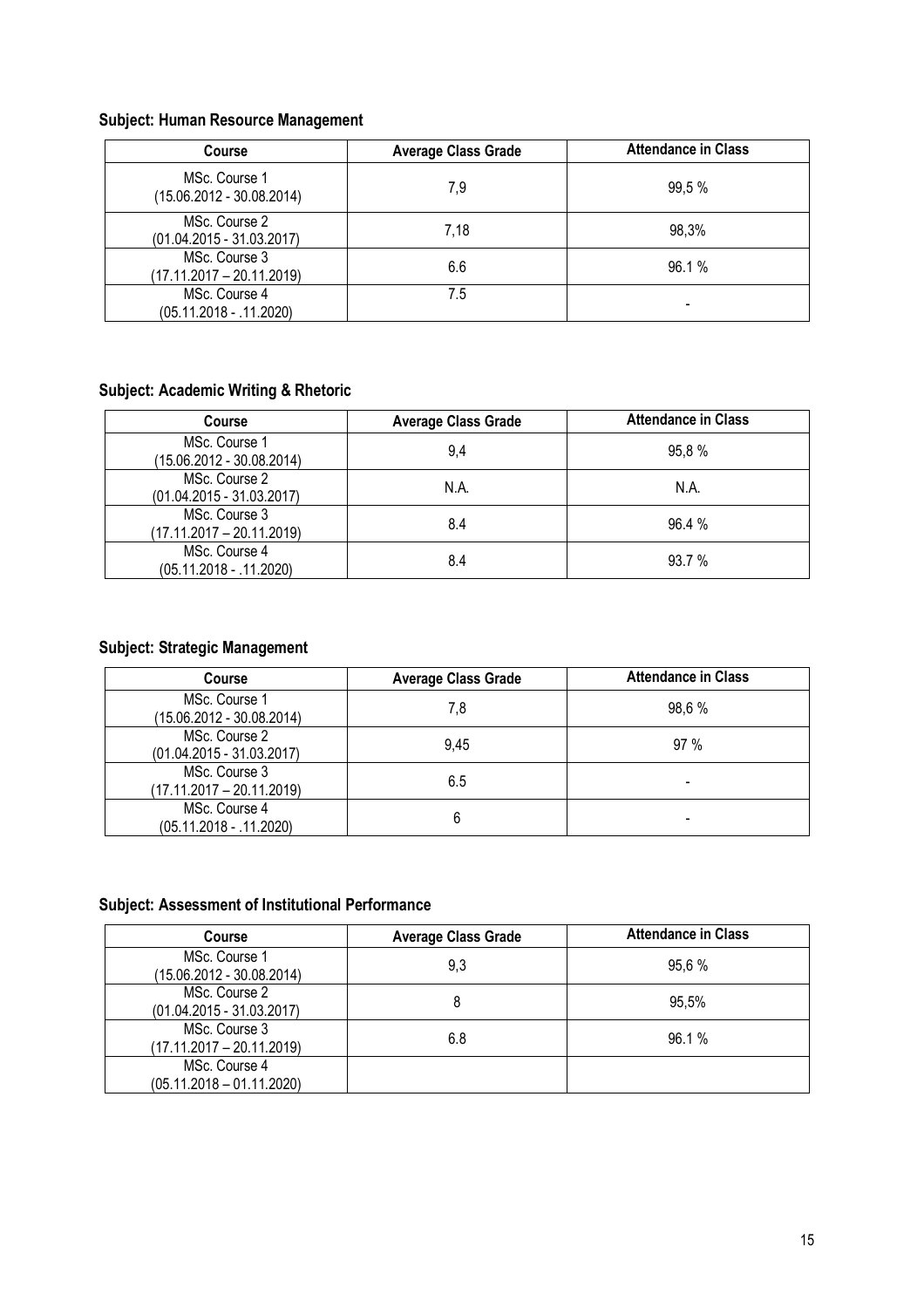#### **Subject: Educational Legislation**

| <b>Course</b>                                | <b>Average Class Grade</b> | <b>Attendance in Class</b> |
|----------------------------------------------|----------------------------|----------------------------|
| MSc. Course 1<br>(15.06.2012 - 30.08.2014)   | N.A.                       | N.A.                       |
| MSc. Course 2<br>$(01.04.2015 - 31.03.2017)$ | 9.63                       | 99%                        |
| MSc. Course 3<br>$(17.11.2017 - 20.11.2019)$ | 8.5                        | 100 %                      |
| MSc. Course 4<br>$(05.11.2018 - .11.2020)$   |                            |                            |

#### **Subject: Educational Planning and Finance**

| <b>Course</b>                                | <b>Average Class Grade</b> | <b>Attendance in Class</b> |
|----------------------------------------------|----------------------------|----------------------------|
| MSc. Course 1<br>$(15.06.2012 - 30.08.2014)$ | N.A.                       | N.A.                       |
| MSc. Course 2<br>$(01.04.2015 - 31.03.2017)$ |                            |                            |
| MSc. Course 3<br>$(17.11.2017 - 20.11.2019)$ | 7.3                        | 88.8%                      |
| MSc. Course 4<br>$(05.11.2018 - .11.2020)$   |                            |                            |

### **Subject: Modern Teaching and Learning Methods / Education and Technology**

| <b>Course</b>                                | <b>Average Class Grade</b> | <b>Attendance in Class</b> |
|----------------------------------------------|----------------------------|----------------------------|
| MSc. Course 1<br>$(15.06.2012 - 30.08.2014)$ | 9,5                        | 96,1%                      |
| MSc. Course 2<br>$(01.04.2015 - 31.03.2017)$ | 9                          | $93\%$                     |
| MSc. Course 3<br>$(17.11.2017 - 20.11.2019)$ | 9                          | 100 %                      |
| MSc. Course 4<br>$(05.11.2018 - .11.2020)$   |                            |                            |

#### **Subject: Performance Management / Quality & Effectiveness in Educational Administration**

| <b>Course</b>                                | <b>Average Class Grade</b> | <b>Attendance in Class</b> |
|----------------------------------------------|----------------------------|----------------------------|
| MSc. Course 1<br>$(15.06.2012 - 30.08.2014)$ | 9                          | $93\%$                     |
| MSc. Course 2<br>$(01.04.2015 - 31.03.2017)$ | 9,1                        | 100%                       |
| MSc. Course 3<br>$(17.11.2017 - 20.11.2019)$ | 7.3                        | 91.9%                      |
| MSc. Course 4<br>$(05.11.2018 - .11.2020)$   |                            |                            |